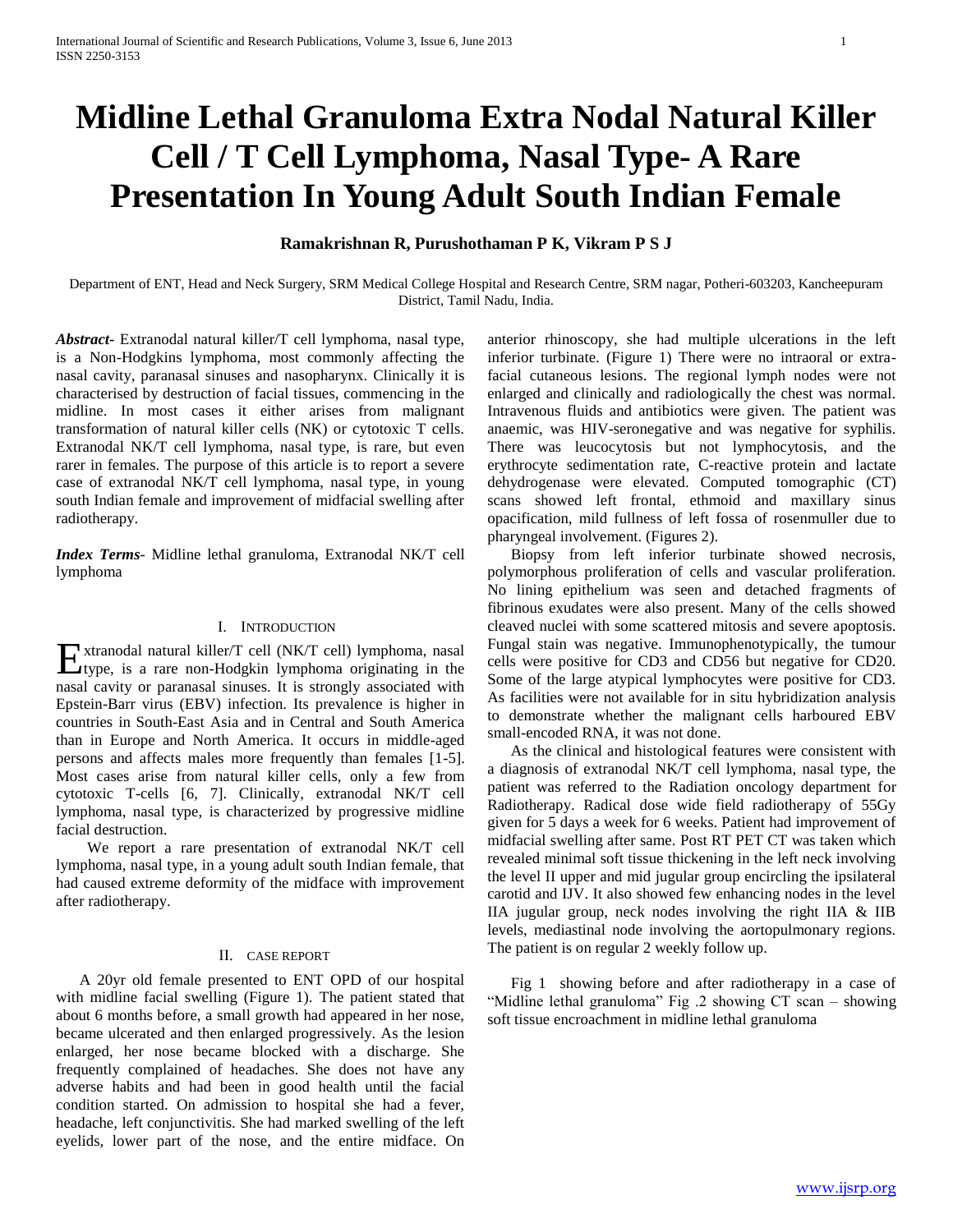

#### III. DISCUSSION

 Progressive destructive necrotic lesions involving the midface, nose, paranasal sinuses and mouth were referred to by the generic name 'Midline Lethal granulomata'. However, with the advent of immuno-histochemical phenotyping methods it has become evident that 'midline lethal granuloma' comprises a heterogeneous group of disorders including non-Hodgkin lymphoma, Wegener granulomatosis and various granulomatous infections [2].

 Extranodal NK/T cell lymphoma, nasal type, accounts for 7- 10% of all non-Hodgkin lymphomas in Asia and Latin America, but for only 1% in Europe and North America [8]. In Korea, it accounts for about 75% of lymphomas arising within the nasal cavity and the paranasal sinuses. To the knowledge of the authors based on published reports, the prevalence of the disease in Indians, especially in south Indian female population is rare. Extranodal NK/T cell lymphoma, nasal type, is characterized histopathologically by angiocentric and angiodestructive growth, by tumour cells that vary in size and may harbour EBV in a clonal episomal form, and by an inflammatory cell infiltrate of plasma cells, histiocytes and eosinophils [1].

 Initial signs and symptoms include nasal stuffiness, epistaxis and pain, owing to progressive tumour growth in the nose. As the tumour mass enlarges, invading and destroying structures in the upper anterior aerodigestive tract, it becomes progressively necrotic with a purulent discharge. Signs and symptoms are related to the sites involved. Secondary infection and haemorrhage are not infrequent [5, 6]. Metastasis is uncommon [8]. As extranodal NK/T cell lymphoma, nasal type, may clinically mimic other destructive disease entities affecting midfacial structures including other lymphomas, nasopharyngeal squamous cell carcinoma, tertiary syphilis, Wegener granulomatosis and fungal infections, the definitive diagnosis must be based on histopathological, immunological and molecular studies [5].

 Localised extranodal NK/T cell lymphoma, nasal type usually responds favourably to radiotherapy. As in any neoplasm the best clinical outcome is achieved when treatment is started early in the course of the disease. When the tumour has invaded or with bony erosion, radiotherapy must be supplemented with chemotherapy. Nevertheless, local recurrence occurs in about 50% of cases. Extensive local invasion, regional lymph node involvement, elevated serum lactate dehydrogenase, raised EBV DNA titres and systemic signs (fever, night sweats, weight loss) are associated with a poor prognosis [3,4,6,9], and overall, the prognosis is poor. The five year survival rate is reportedly between 38% and 85%. About 25% of lymphomas that fulfil the histological, immunological and molecular criteria of diagnosis for extranodal NK/T cell lymphoma, nasal type, may arise in other sites of the upper aerodigestive tract (e.g. nasopharynx, palate), and in sites outside the upper aerodigestive tract including the skin, the gastrointestinal tract and the testis. It appears that no matter where it arises in the upper aerodigestive tract, the course of the disease is similar; but when it arises at other sites it runs a more aggressive clinical course, frequently disseminating to the spleen, skin or to bone marrow [1].

 Immunophenotypically, the malignant tumour cells, like the natural killer cells from which they originate express CD2, cytoplasmic CD3 and CD56. In some cases they may also express cytotoxic granular-associated proteins, granzyme B, perforin, and T cell-restricted intracellular antigen (TIA-1). Genotypically, the malignant tumour cell expresses the T cell receptor gene in its germline configuration, but there is no monoclonal rearrangement of the T cell receptor [1]. However, there are cases in which the malignant cells lack CD56 and thus do not express the classic phenotype of NK cells or they express an aberrant profile of CD8+ T cell antigens. Nevertheless these are well-recognised subsets of extranodal NK/T cell lymphoma, nasal type, because the clinical and histological features are characteristic [1]. As NK cells and T cells may arise from common progenitor cells, NK cells may express some T cell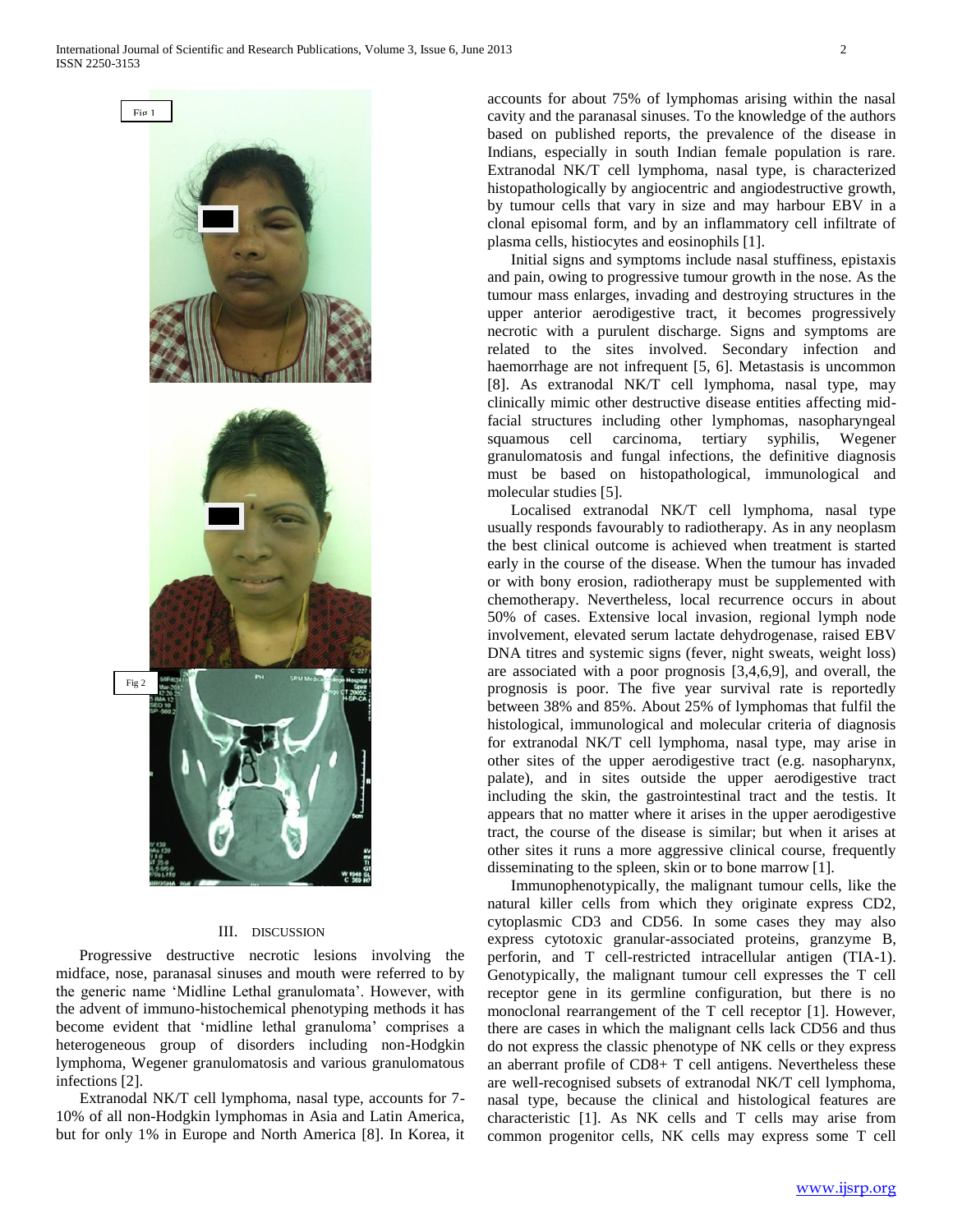antigens, and T cells may express some NK cell antigens, so that cells of extranodal NK/T cell lymphoma, nasal type, may express both NK cell and T cell antigens [8].

 Our patient's tumour showed an angiocentric pattern of growth, and immunophenotypically, the tumour cells were CD56 positive, confirming the histological diagnosis of extranodal NK/T cell lymphoma, nasal type. Some extranodal NK/T cell lymphomas, nasal type consist of large cells expressing CD3[1]. The large atypical cells in our patient was also positive for CD3 apart from CD56, it was confirmed that she was suffering from extranodal NK/T cell lymphoma, nasal type. In the nose and paranasal sinuses, extranodal NK/T cell lymphoma, nasal type, is characterized by extensive local destruction of soft tissue, cartilage and bone, brought about by the aggressive angiocentric and angioinvasive nature of the tumour that results in functional incompetence of the vasculature with consequent ischaemia. [4, 6].

 Typically, as seen on CT scans, the established soft tissue tumour obliterates the nasal passages and frequently invades and obliterates the maxillary sinuses. Our patient presented with extensive mid facial swelling, and her disease was diagnosed only late in the course of the disease, about six months after the initial symptoms. By then the tumour had already largely destroyed the structure of the nose and had invaded the maxillary, ethmoidal, frontal, sphenoidal sinuses and the nasopharynx.

 Our patient was diagnosed as T3 stage of the tumour based on the TNM staging. The extent of invasion by the tumour is classified by TNM staging: T1 refers to a tumour confined to the nose; T2 to additional tumour invasion of the maxillary and anterior ethmoidal sinuses and/or the hard palate; T3 to further tumour invasion involving the posterior ethmoidal sinuses, sphenoidal sinuses, orbit, maxillary alveolar process of bone, and buccal tissues; and T4 to tumour invasion extending to the mandibular alveolar process of bone, to the infratemporal fossa, to the nasopharynx and to the cranial fossa [1, 5].

 The almost invariable presence of EBV in a latent clonal episomal form in the cells of the extranodal NK/T cell lymphoma, nasal type, strongly suggests a direct role of the virus in the pathogenesis of the tumour [1, 6]. EBV infects the NK/T cells and establishes latent infection before initial transformation of NK/T cells has occurred, prior to the clonal divergence and clonal expansion of the cancerous cells. The presence of this clonotypic EBV genome in a latent form in the tumour cells strongly supports, but does not prove the pathogenic role of EBV in NK/T lymphomagenesis [7]. The active involvement of EBV in the pathogenesis of extranodal NK/T cell lymphoma, nasal type, is further supported by the direct positive correlation between EBV load in the tumour and the extent of the disease, and by the high titres of IgG antibodies to EBV in persons with the disease. Plasma titre of EBV DNA serves as a marker of tumour viral burden and fluctuates with the status of the disease and the response to treatment because EBV DNA fragments are released from apoptotic tumour cells and escape into the circulation [4, 6, and 8]. In our hospital, as there were no facilities for in-situ hybridization studies, we were not able to determine whether or not the cells of the extranodal NK/T cell lymphoma, nasal type, of our patient carried EBV encoded early RNA.

 Chemotherapy is the mainstay of treatment for advanced stage NK cell lymphomas. Conventional CHOP or CHOP like regimens give poor outcome.

 When the clinical and histological features were consistent with a diagnosis of extranodal NK/T cell lymphoma, nasal type the management of choice is a radical dose, wide field radiotherapy of 55Gy and chemotherapy. Initial biopsy can prove to be negative; hence multiple site biopsies with high degree of suspicion are important

## IV. CONCLUSION

 We present a case of extranodal NK/T cell lymphoma, nasal type in a young adult south Indian female, and a tumour which appears to be rare in south Indian females. We could find few cases so far reported in the literature of this rare presentation in south Indian female population.

 The purpose of this article is to add to the information available with regard to extranodal NK/T cell lymphoma, nasal type about its clinical features, pathology, investigations and management of the disease. A high degree of suspicion regarding same will help in early diagnosis and early appropriate intervention. Immunohistochemistry is mandatory to identify lesion for its appropriate management.

#### **REFERENCES**

- [1] Hasserjian RP, Harris NL: NK-cell lymphomas and leukemias: a spectrum of tumors with variable manifestations and immunophenotype. Am J Clin Pathol 2007, 127:860–868.
- [2] Rodrigo JP, Suarez C, Rinaldo A, Devaney KO, Carbone A, Barnes L, Heffner DK, Ferlito A: Idiopathic midline destructive disease: fact or fiction. Oral Oncol 2005, 41:340–348.
- [3] Isobe K, Uno T, Tamaru J, Kawakami H, Ueno N, Wakita H, Okada J, Itami J, Ito H: Extranodal natural killer/T-cell lymphoma, nasal type: the significance of radiotherapeutic parameters. Cancer 2006, 106:609–615.
- [4] Al-Hakeem DA, Fedele S, Carlos R, Porter S: Extranodal NK/T-cell lymphoma, nasal type. Oral Oncol 2007, 43:4–14.
- [5] Neville B, Damm D, Allen C, Bouquot J, Neville B: Hematologic Disorders. In Oral and Maxillofacial Pathology. 3rd edition. Edited by Neville B, Damm D, Allen C, Bouquot J, Neville B. Missouri: Saunders Elsevier; 2009.
- [6] Liang R: Advances in the management and monitoring of extranodal NK/T-cell lymphoma, nasal type. Br J Haematol 2009, 147:13–21.
- [7] Chiang AK, Tao Q, Srivastava G, Ho FC: Nasal NK- and T-cell lymphomas share the same type of Epstein-Barr virus latency as nasopharyngeal carcinoma and Hodgkin's disease. Int J Cancer 1996, 68:285–290.
- [8] Gill H, Liang RH, Tse E: Extranodal natural-killer/t-cell lymphoma, nasal type. Adv hematol 2010, 2010:627401.
- [9] Kim TM, Park YH, Lee SY, Kim JH, Kim DW, Im SA, Kim TY, Kim CW, Heo DS, Bang YJ, et al: Local tumor invasiveness is more predictive of survival than International Prognostic Index in stage I(E)/II(E) extranodal NK/T-cell lymphoma, nasal type. Blood 2005, 106:3785–3790.
- [10] Yamaguchi M, Oqawa S, Nomoto Y, Oka K, Taniguchi M, Nakase K, Kobayashi T, Shiku H: Treatment outcome of nasal NK-cell lymphoma: a report of 12consecutively-diagnosed cases and a review of theliterature. J Clin Exp Hematopathol 2001, 41:93–99.